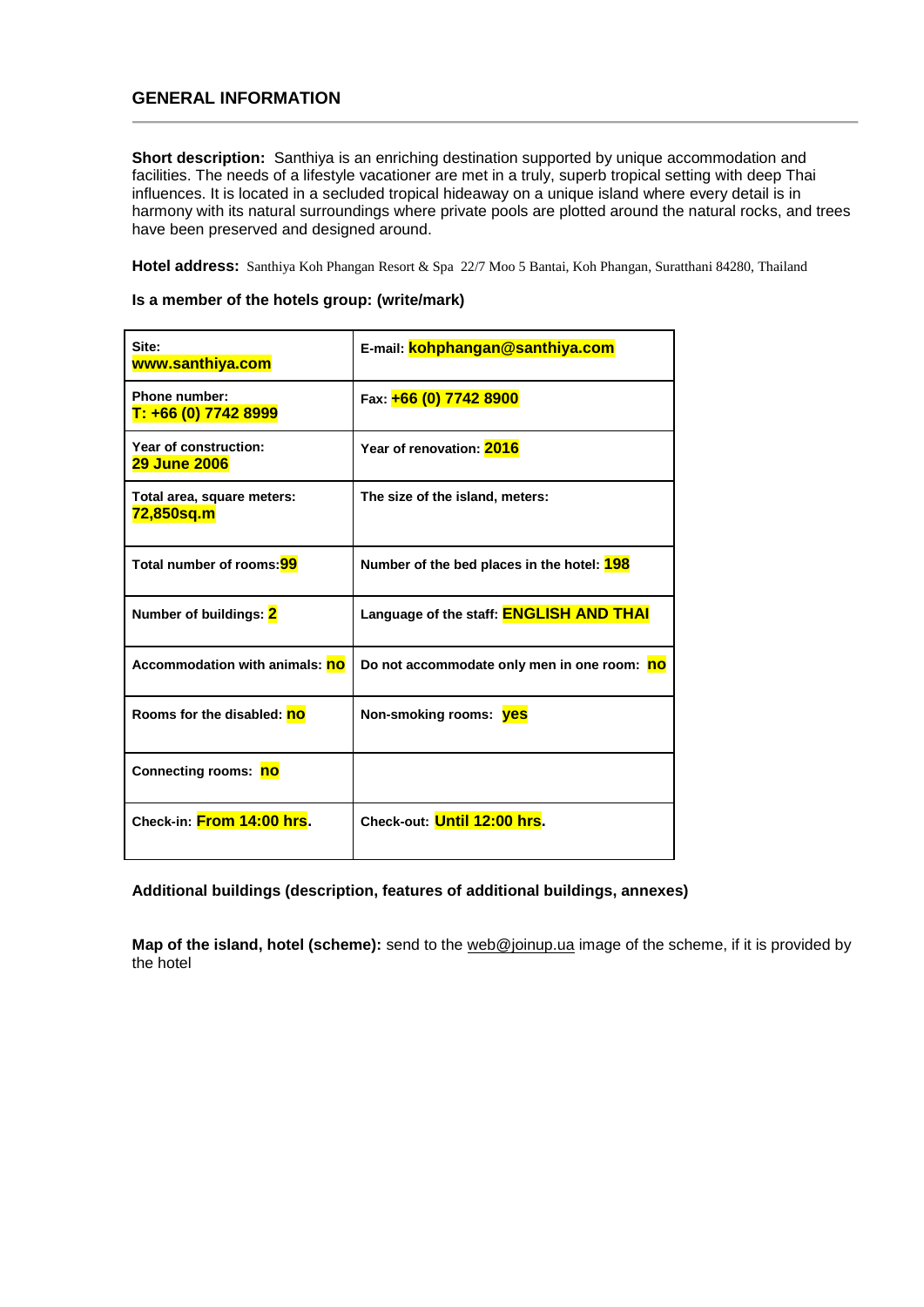**Description:** This gem of a resort embraces the true meaning of Natural Beauty. Stretched over 18 acres of glorious tropical landscapes, Santhiya Koh Phangan Resort & Spa is an eco-chic natural hideaway with glorious teakwood accommodation and world-renowned service and hospitality.

**Hotel type:** Resorts & Spas

**Information about transfers:**

| Airport name: Samui Airport                                                                                                                      | Distance to the airport of arrival,<br>km:                     | Distance to the nearest airport,<br>km:                     |
|--------------------------------------------------------------------------------------------------------------------------------------------------|----------------------------------------------------------------|-------------------------------------------------------------|
| Nearest town / resort: thong nai pan noi<br>& Yai beach                                                                                          | Distance to the nearest city, Km:                              | Distance to the rental service, m:                          |
| Distance to the thermal springs, m:<br>Distance to the nearest ski lift, m:                                                                      |                                                                | Distance to the Ski Bus, m:                                 |
| Nearest shopping centre, m: (name and distance) 500 m from Thongnaipan Noi village, there are<br>restaurants, minimarts, ATM and souvenir shops. |                                                                |                                                             |
| Distance to the sea (1 line):                                                                                                                    | Distance to the sea (2 line):<br>Distance to the sea (3 line): |                                                             |
| Features of 1 line: across the roadway                                                                                                           | Features of 2 line: across the<br>walking road                 | Features of 3 line: beach in front<br>of the hotel          |
| For example: across the road, across the<br>promenade, etc.                                                                                      | For example: across the road, across<br>the promenade, etc.    | For example: across the road,<br>across the promenade, etc. |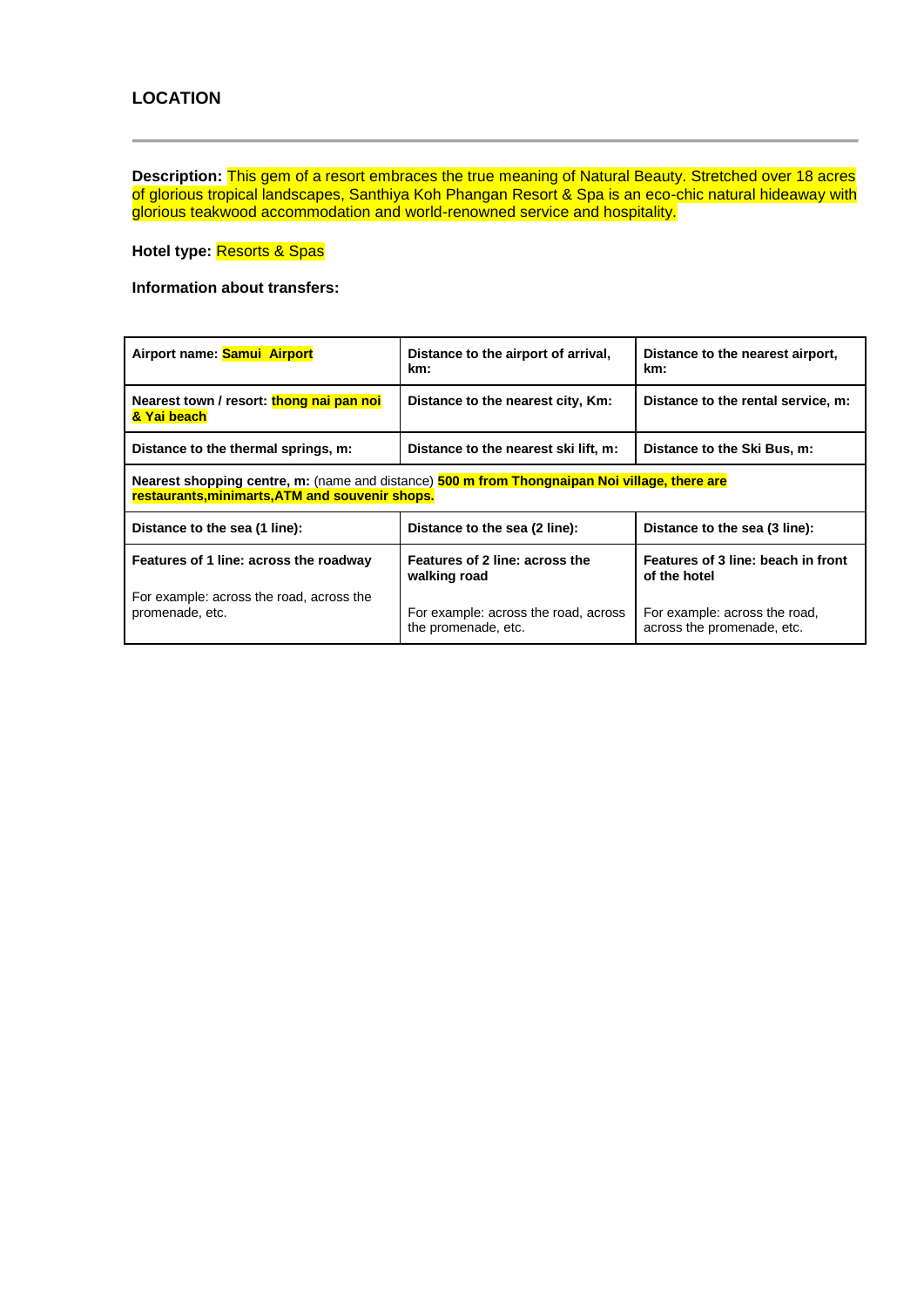## **TYPES OF THE ROOMS**

#### **Name of the room (each number separately): Number 1.Deluxe Room**

**Brief description of the room:** Located in a low-rise building, a visual beautifully built room on the mountainside with beautiful teakwood accents, free form wooden mosaic ceilings, spacious living quarters and completed with an excellent sea view veranda

#### **Characteristics of the number:** (write / mark appropriate)

| Room size, square meters: 43                                                                | Number of rooms: 20                                   |
|---------------------------------------------------------------------------------------------|-------------------------------------------------------|
| Number of rooms in the hotel room:                                                          | Type of extra bed: sofa bed                           |
| Maximum number of guests in a room (adults):<br>3                                           | Maximum number of guests in a room (with children): 4 |
| Floor covering: 3                                                                           | View (sea / mountain / city / pool / garden): Seaview |
| Location of a room in (Anex, Main etc.): Building                                           | Filling of mini-bar: Daily (Additional charge)        |
| Number of bathrooms: 1                                                                      |                                                       |
| <b>Cosmetic accessories</b> (specify brand)                                                 |                                                       |
| Toiletries: soap, shampoo, conditioner, shower gel, toothpaste and brush, shaving kit, comb |                                                       |

| living area                                      | <b>French bed</b><br>Queen size        |
|--------------------------------------------------|----------------------------------------|
| bedroom                                          | king size bed                          |
| rooms with interior doors                        | French / separate bed<br>single / twin |
| Cupboard: yes                                    | Desk : ves                             |
| Internet<br>Wi-Fi (extra charge / free)<br>wired | mini-bar (extra charge / free / no)    |
| in-room safe (extra charge / free / reception)   | air conditioning (extra charge / free) |
| bath : yes                                       | slippers: yes / no                     |
| shower : yes                                     | bathrobe: yes / no                     |
| bath / shower: no                                | towels: yes / no                       |
| outdoor shower : no                              | pillow menu: yes / no                  |
| bath-jacuzzi : <mark>no</mark>                   |                                        |
| sauna : no                                       |                                        |
| hammam : no                                      |                                        |
| jacuzzi : <mark>no</mark>                        |                                        |
| bidet : no                                       |                                        |
| toilet : ves                                     |                                        |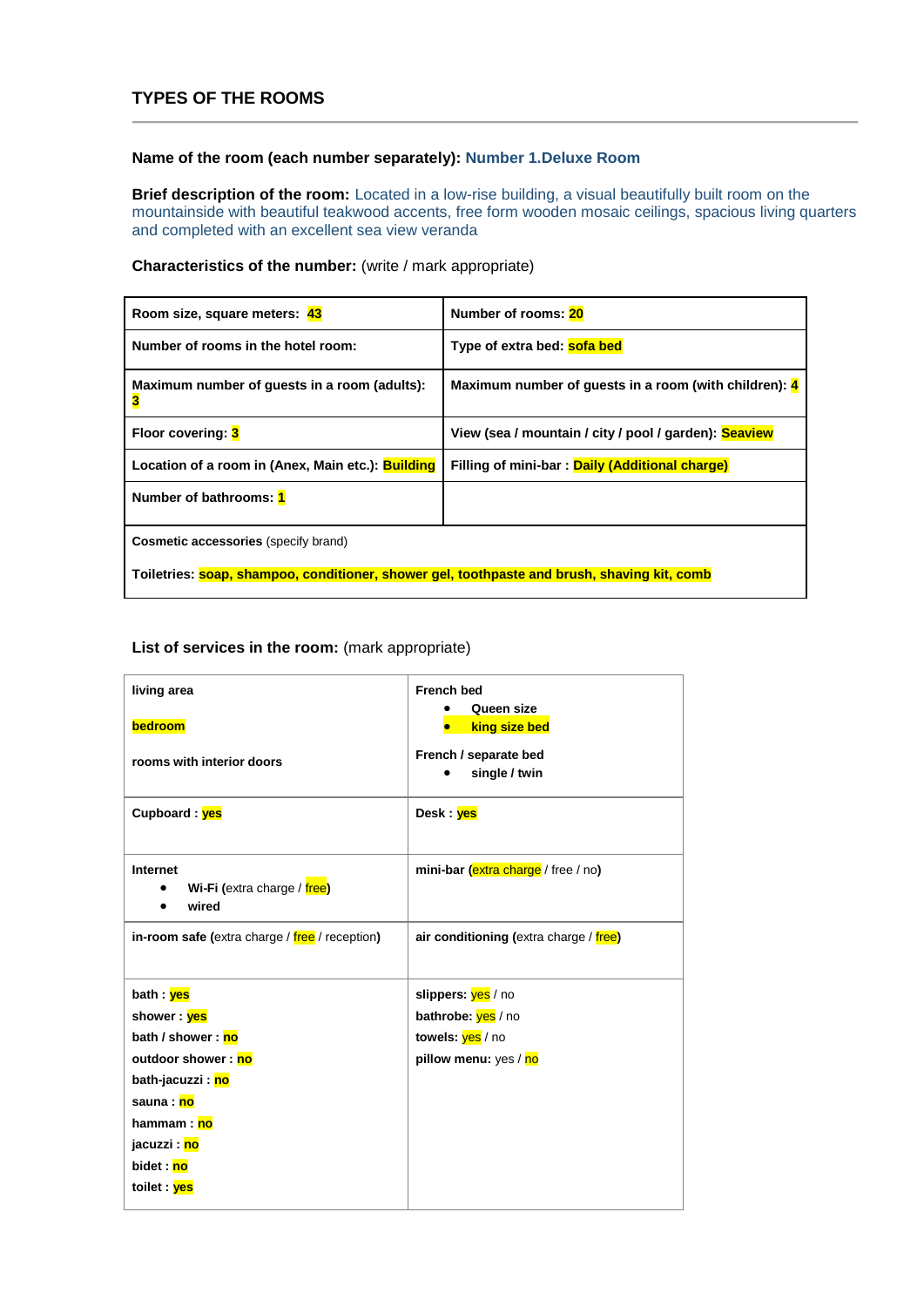| guest toilet : -                                                                                                                                                                                                   |                                                                                                                   |
|--------------------------------------------------------------------------------------------------------------------------------------------------------------------------------------------------------------------|-------------------------------------------------------------------------------------------------------------------|
| hair dryer: yes                                                                                                                                                                                                    | iron, ironing board<br>iron only<br>in the room<br>on request (extra charge / free)<br>n/a                        |
| TV<br><b>Russian channels</b><br>Ukrainian channels                                                                                                                                                                | <b>DVD Player</b><br><b>CD player</b><br>iPod system<br>MP3 / radio / alarm clock<br>phone<br><b>Dock station</b> |
| kitchen / kitchen unit<br>Refrigerator: extra charge / free<br>$\bullet$<br>cooker: no<br>microwave: no<br>dishwasher: no<br>toaster: no<br>kettle : <mark>yes</mark><br>set of dishes: no<br>kitchen utensils: no | set for coffee and tea<br>only kettle<br>coffee machine                                                           |
| <b>balcony:</b> yes / no / not everywhere<br>terrace / balcony<br>french balcony<br>terrace                                                                                                                        | Heating: no                                                                                                       |
| massage room / table : no<br>gym : <mark>no</mark>                                                                                                                                                                 | individual swimming pool<br>with access to a common pool                                                          |

### **2.Supreme Deluxe Sea View**

**Brief description of the room:** Santhiya's signature collection of deluxe rooms is located on the upper floor of our supreme deluxe resident building completed with beautiful sea view. It's provided an unique enclosed verandas with day beds and furnishing with our traditional Thai crafts and wood cravings.

**Characteristics of the number:** (write / mark appropriate)

| Room size, square meters: 48                                                                | Number of rooms: 10                                   |
|---------------------------------------------------------------------------------------------|-------------------------------------------------------|
| Number of rooms in the hotel room:                                                          | Type of extra bed: sofa bed                           |
| Maximum number of guests in a room (adults):<br>3                                           | Maximum number of guests in a room (with children): 4 |
| Floor covering: 1                                                                           | View (sea / mountain / city / pool / garden): Seaview |
| Location of a room in (Anex, Main etc.): <b>Building</b>                                    | Filling of mini-bar: Daily (Additional charge)        |
| Number of bathrooms: 1                                                                      |                                                       |
| <b>Cosmetic accessories (specify brand)</b>                                                 |                                                       |
| Toiletries: soap, shampoo, conditioner, shower gel, toothpaste and brush, shaving kit, comb |                                                       |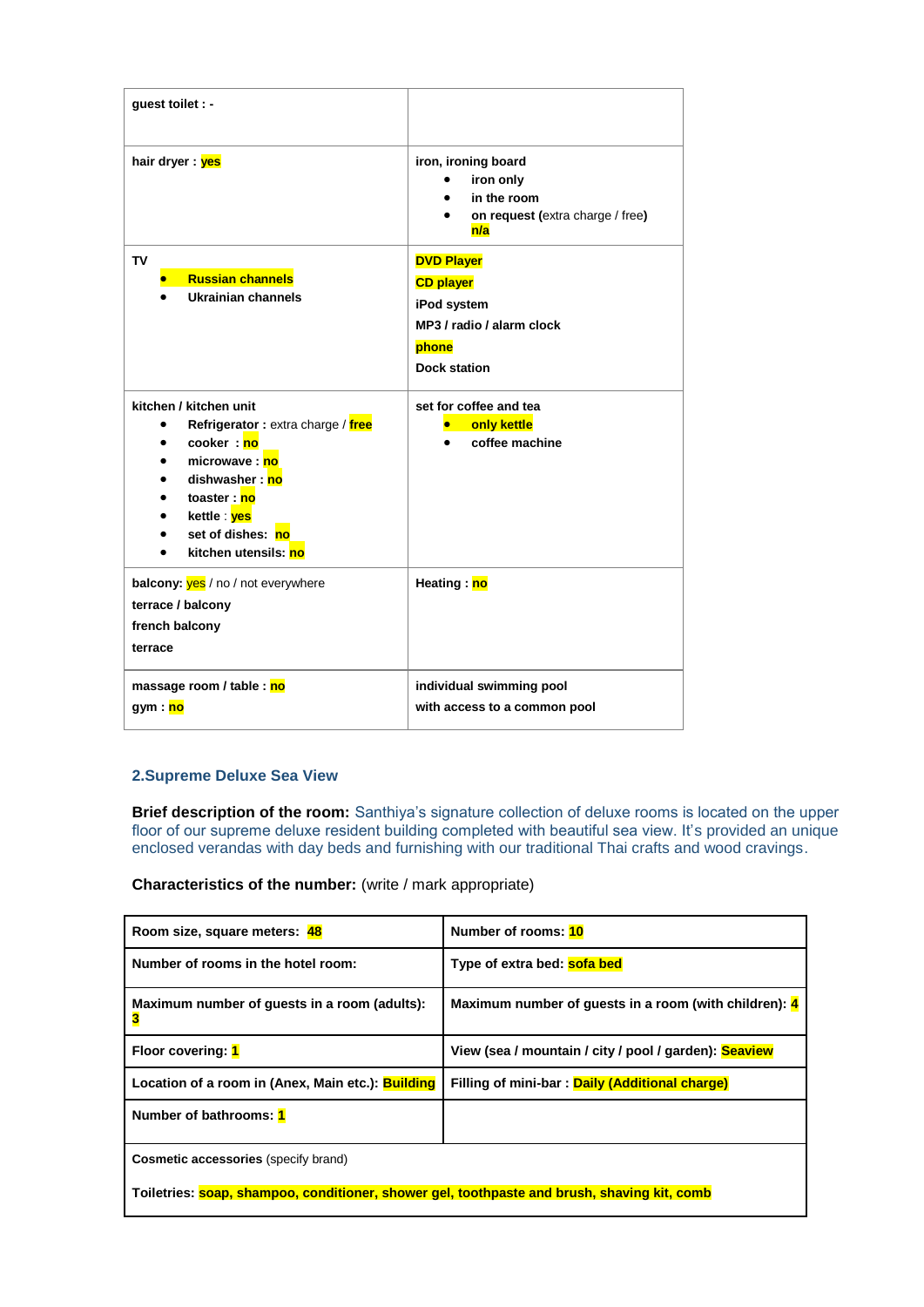| living area                                                                                                                                                                                                                                                                                           | <b>French bed</b><br>Queen size                                                                                   |
|-------------------------------------------------------------------------------------------------------------------------------------------------------------------------------------------------------------------------------------------------------------------------------------------------------|-------------------------------------------------------------------------------------------------------------------|
| bedroom                                                                                                                                                                                                                                                                                               | king size bed                                                                                                     |
| rooms with interior doors                                                                                                                                                                                                                                                                             | French / separate bed<br>single / twin                                                                            |
| Cupboard: yes                                                                                                                                                                                                                                                                                         | Desk : yes                                                                                                        |
| Internet<br>Wi-Fi (extra charge / free)<br>$\bullet$<br>wired<br>$\bullet$                                                                                                                                                                                                                            | mini-bar (extra charge / free / no)                                                                               |
| in-room safe (extra charge / free / reception)                                                                                                                                                                                                                                                        | air conditioning (extra charge / free)                                                                            |
| bath : <mark>yes</mark><br>shower: yes<br>bath / shower: no<br>outdoor shower : no<br>bath-jacuzzi: no<br>sauna : no<br>hammam : no<br>jacuzzi : <mark>no</mark><br>bidet : no<br>toilet : yes<br>guest toilet : -                                                                                    | slippers: yes / no<br>bathrobe: yes / no<br>towels: yes / no<br>pillow menu: yes / no                             |
| hair dryer : yes                                                                                                                                                                                                                                                                                      | iron, ironing board<br>iron only<br>in the room<br>on request (extra charge / free)<br>٠<br>n/a                   |
| TV<br><b>Russian channels</b><br><b>Ukrainian channels</b><br>$\bullet$                                                                                                                                                                                                                               | <b>DVD Player</b><br><b>CD player</b><br>iPod system<br>MP3 / radio / alarm clock<br>phone<br><b>Dock station</b> |
| kitchen / kitchen unit<br>Refrigerator: extra charge / free<br>٠<br>cooker: no<br>$\bullet$<br>microwave: no<br>$\bullet$<br>dishwasher: no<br>$\bullet$<br>toaster: no<br>$\bullet$<br>kettle : <mark>yes</mark><br>$\bullet$<br>set of dishes: no<br>$\bullet$<br>kitchen utensils: no<br>$\bullet$ | set for coffee and tea<br>only kettle<br>$\bullet$ .<br>coffee machine                                            |
| balcony: <b>yes</b> / no / not everywhere<br>terrace / balcony                                                                                                                                                                                                                                        | Heating: no                                                                                                       |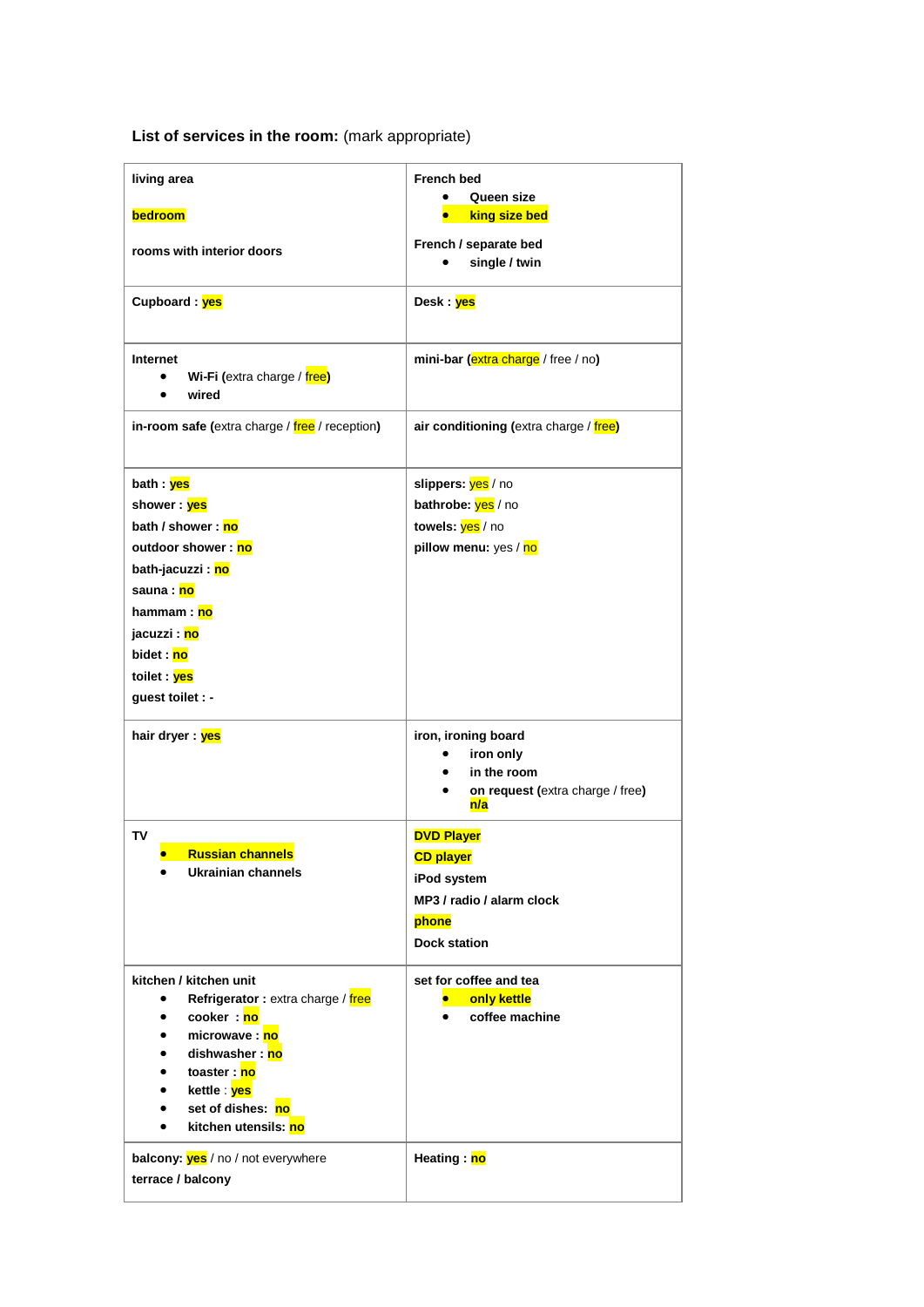| french balcony<br>terrace |                              |
|---------------------------|------------------------------|
| massage room / table : no | individual swimming pool     |
| gym : <mark>no</mark>     | with access to a common pool |

#### **3.Supreme Deluxe Pool Access**

**Brief description of the room:** Santhiya's signature collection of luxurious deluxe rooms located on a lower level of Santhiya's supreme deluxe resident building. Direct access to the pool and unique sun lounge boats from your private's verandas with ornate Thai arch carving decor accent. Overlooking from mountain's top of tropical coconut groves.

**Characteristics of the number:** (write / mark appropriate)

| Room size, square meters: 48                                                                | Number of rooms: 10                                   |
|---------------------------------------------------------------------------------------------|-------------------------------------------------------|
| Number of rooms in the hotel room:                                                          | Type of extra bed: sofa bed                           |
| Maximum number of quests in a room (adults):<br>3                                           | Maximum number of quests in a room (with children): 4 |
| Floor covering: 1                                                                           | View (sea / mountain / city / pool / garden): Pool    |
| Location of a room in (Anex, Main etc.): <b>Building</b>                                    | Filling of mini-bar: Daily (Additional charge)        |
| Number of bathrooms: 1                                                                      |                                                       |
| <b>Cosmetic accessories</b> (specify brand)                                                 |                                                       |
| Toiletries: soap, shampoo, conditioner, shower gel, toothpaste and brush, shaving kit, comb |                                                       |

| living area<br>bedroom<br>rooms with interior doors  | <b>French bed</b><br>Queen size<br>king size bed<br>French / separate bed<br>single / twin |
|------------------------------------------------------|--------------------------------------------------------------------------------------------|
| Cupboard: yes                                        | Desk : <mark>yes</mark>                                                                    |
| Internet<br>Wi-Fi (extra charge / free)<br>wired     | mini-bar (extra charge / free / no)                                                        |
| in-room safe (extra charge / free / reception)       | air conditioning (extra charge / free)                                                     |
| bath : yes                                           | slippers: ves / no                                                                         |
| shower : <mark>yes</mark>                            | bathrobe: yes / no                                                                         |
| bath / shower : no                                   | towels: yes / no                                                                           |
| outdoor shower: no<br>bath-jacuzzi : <mark>no</mark> | pillow menu: yes / no                                                                      |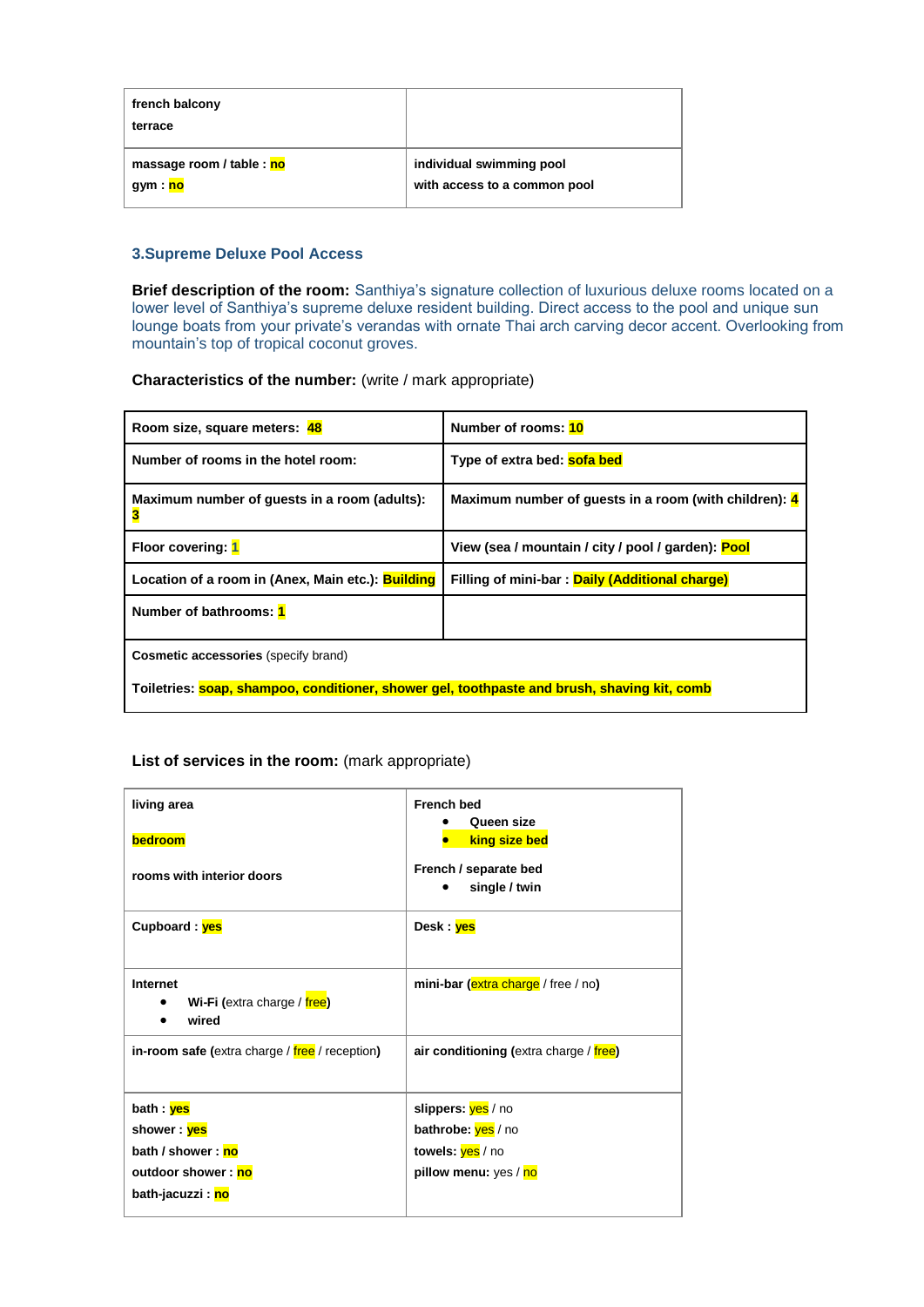| kitchen utensils: no<br>$\bullet$<br>balcony: yes / no / not everywhere<br>terrace / balcony<br>french balcony<br>terrace                                                                                          | Heating: no                                                                                                       |
|--------------------------------------------------------------------------------------------------------------------------------------------------------------------------------------------------------------------|-------------------------------------------------------------------------------------------------------------------|
| kitchen / kitchen unit<br>Refrigerator: extra charge / free<br>$\bullet$<br>cooker: no<br>$\bullet$<br>microwave: no<br>dishwasher: no<br>$\bullet$<br>toaster: no<br>kettle ves<br>$\bullet$<br>set of dishes: no | set for coffee and tea<br>only kettle<br>coffee machine                                                           |
| TV<br><b>Russian channels</b><br>Ukrainian channels                                                                                                                                                                | <b>DVD Player</b><br><b>CD player</b><br>iPod system<br>MP3 / radio / alarm clock<br>phone<br><b>Dock station</b> |
| jacuzzi : <mark>no</mark><br>bidet : no<br>toilet : ves<br>guest toilet : -<br>hair dryer : yes                                                                                                                    | iron, ironing board<br>iron only<br>$\bullet$<br>in the room<br>on request (extra charge / free)<br>n/a           |
| sauna : no<br>hammam: no                                                                                                                                                                                           |                                                                                                                   |

## **4.Hideaway pool Villa**

**Brief description of the room:** Hidden sanctuary in a perfect hideaway at Santhiya Hideaway Pool Villa with rock garden setting in the middle of wild tropicals defines an unforgettable hideaway indulgence with its own free from romantic private pools.

## **Characteristics of the number:** (write / mark appropriate)

| Room size, square meters: 115                | Number of rooms: 24                                   |
|----------------------------------------------|-------------------------------------------------------|
| Number of rooms in the hotel room:           | Type of extra bed: sofa bed                           |
| Maximum number of guests in a room (adults): | Maximum number of guests in a room (with children): 4 |
| <b>Floor covering:</b>                       | View (sea / mountain / city / pool / garden): Garden  |
| Location of a room in (Anex, Main etc.):     | Filling of mini-bar: Daily (Additional charge)        |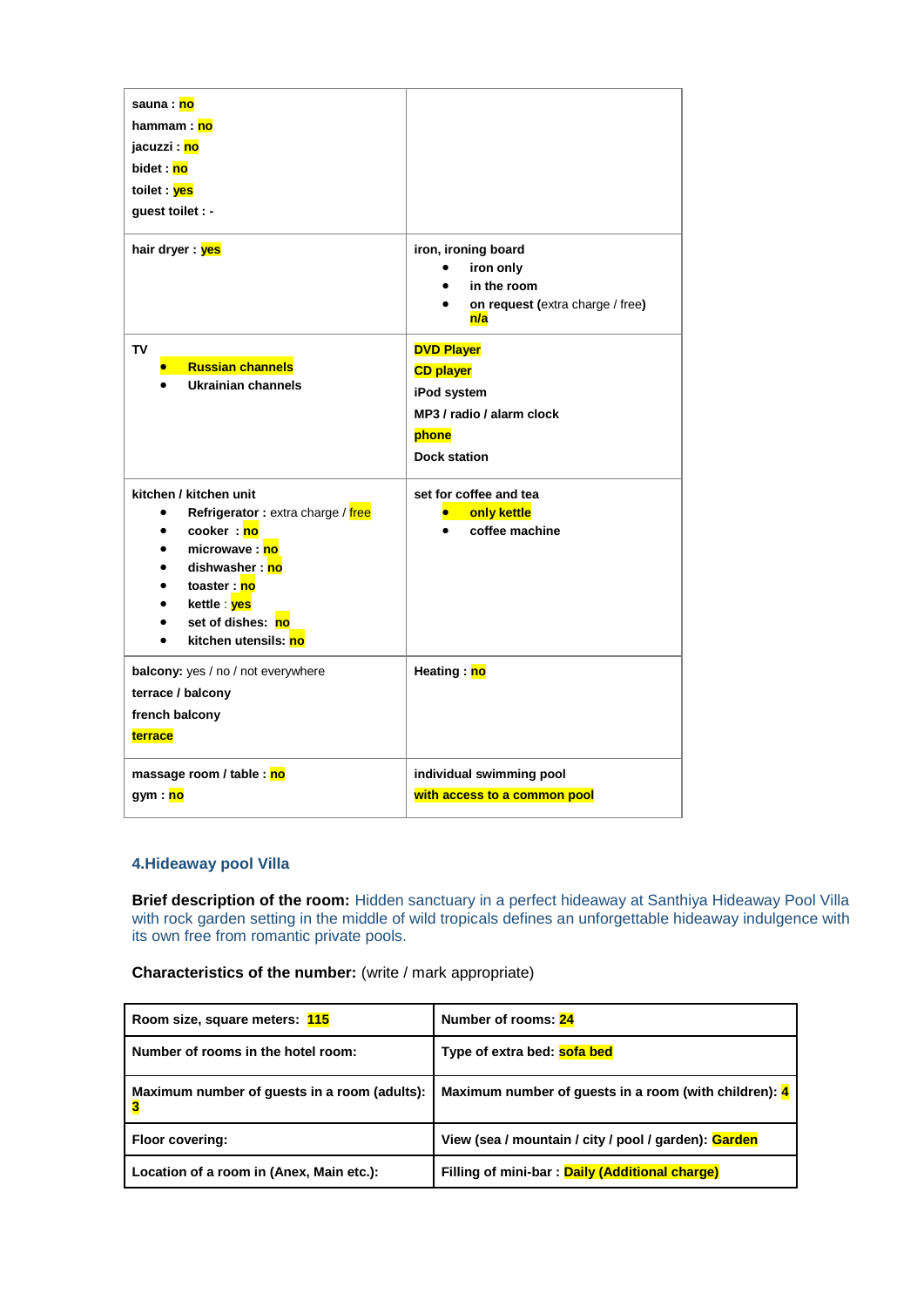| Number of bathrooms: 1                                                                      |  |
|---------------------------------------------------------------------------------------------|--|
| <b>Cosmetic accessories</b> (specify brand)                                                 |  |
| Toiletries: soap, shampoo, conditioner, shower gel, toothpaste and brush, shaving kit, comb |  |

| living area                                                                                                                                                                                           | <b>French bed</b>                                                                                                 |
|-------------------------------------------------------------------------------------------------------------------------------------------------------------------------------------------------------|-------------------------------------------------------------------------------------------------------------------|
| bedroom                                                                                                                                                                                               | Queen size<br>king size bed                                                                                       |
| rooms with interior doors                                                                                                                                                                             | French / separate bed<br>single / twin                                                                            |
| Cupboard: yes                                                                                                                                                                                         | Desk : yes                                                                                                        |
| Internet<br>Wi-Fi (extra charge / free)<br>wired                                                                                                                                                      | mini-bar (extra charge / free / no)                                                                               |
| in-room safe (extra charge / free / reception)                                                                                                                                                        | air conditioning (extra charge / free)                                                                            |
| bath : <mark>yes</mark><br>shower: yes<br>bath / shower: no<br>outdoor shower: yes<br>bath-jacuzzi: no<br>sauna : no<br>hammam : no<br>jacuzzi : no<br>bidet : no<br>toilet : yes<br>guest toilet : - | slippers: yes / no<br>bathrobe: yes / no<br>towels: yes / no<br>pillow menu: yes / no                             |
| hair dryer : yes                                                                                                                                                                                      | iron, ironing board<br>iron only<br>in the room<br>on request (extra charge / free)<br>n/a                        |
| TV<br><b>Russian channels</b><br><b>Ukrainian channels</b><br>$\bullet$                                                                                                                               | <b>DVD Player</b><br><b>CD player</b><br>iPod system<br>MP3 / radio / alarm clock<br>phone<br><b>Dock station</b> |
| kitchen / kitchen unit<br>Refrigerator: extra charge / free<br>cooker: no<br>$\bullet$<br>microwave: no<br>dishwasher: no<br>toaster : no<br>٠                                                        | set for coffee and tea<br>only kettle<br>coffee machine                                                           |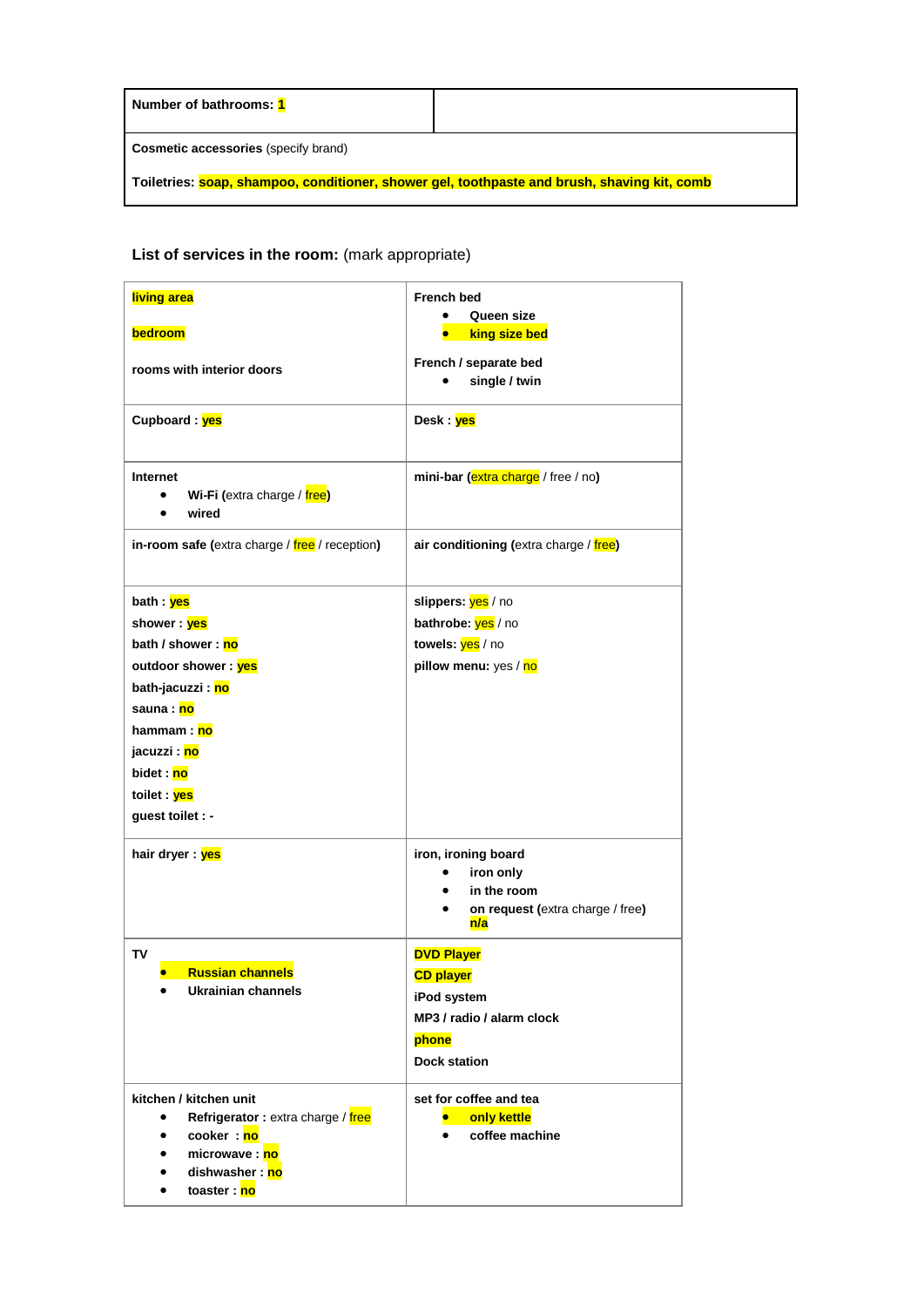| kettle : <mark>yes</mark><br>٠<br>set of dishes: no<br>kitchen utensils: no<br>٠            |                                                          |
|---------------------------------------------------------------------------------------------|----------------------------------------------------------|
| <b>balcony: yes</b> / no / not everywhere<br>terrace / balcony<br>french balcony<br>terrace | Heating: no                                              |
| massage room / table : no<br>gym : <mark>no</mark>                                          | individual swimming pool<br>with access to a common pool |

## **5.Sea View pool Villa**

**Brief description of the room:** Santhiya's premier location is a bird's eye view to the perfect splendid sea view spots, exudes the air of romance and the island's fascinating beauty with its own spacious free form stunning pool villas, indoor/outdoor tubs.

**Characteristics of the number:** (write / mark appropriate)

| Room size, square meters: 115                                                               | Number of rooms: 25                                   |
|---------------------------------------------------------------------------------------------|-------------------------------------------------------|
| Number of rooms in the hotel room:                                                          | Type of extra bed: sofa bed                           |
| Maximum number of guests in a room (adults):<br>3                                           | Maximum number of guests in a room (with children): 4 |
| <b>Floor covering:</b>                                                                      | View (sea / mountain / city / pool / garden): Sea     |
| Location of a room in (Anex, Main etc.):                                                    | Filling of mini-bar: Daily (Additional charge)        |
| Number of bathrooms: 1                                                                      |                                                       |
| <b>Cosmetic accessories</b> (specify brand)                                                 |                                                       |
| Toiletries: soap, shampoo, conditioner, shower gel, toothpaste and brush, shaving kit, comb |                                                       |

| living area<br>bedroom<br>rooms with interior doors | <b>French bed</b><br>Queen size<br>king size bed<br>French / separate bed<br>single / twin |
|-----------------------------------------------------|--------------------------------------------------------------------------------------------|
| Cupboard: yes                                       | Desk : yes                                                                                 |
| Internet<br>Wi-Fi (extra charge / free)<br>wired    | mini-bar (extra charge / free / no)                                                        |
| in-room safe (extra charge / free / reception)      | air conditioning (extra charge / free)                                                     |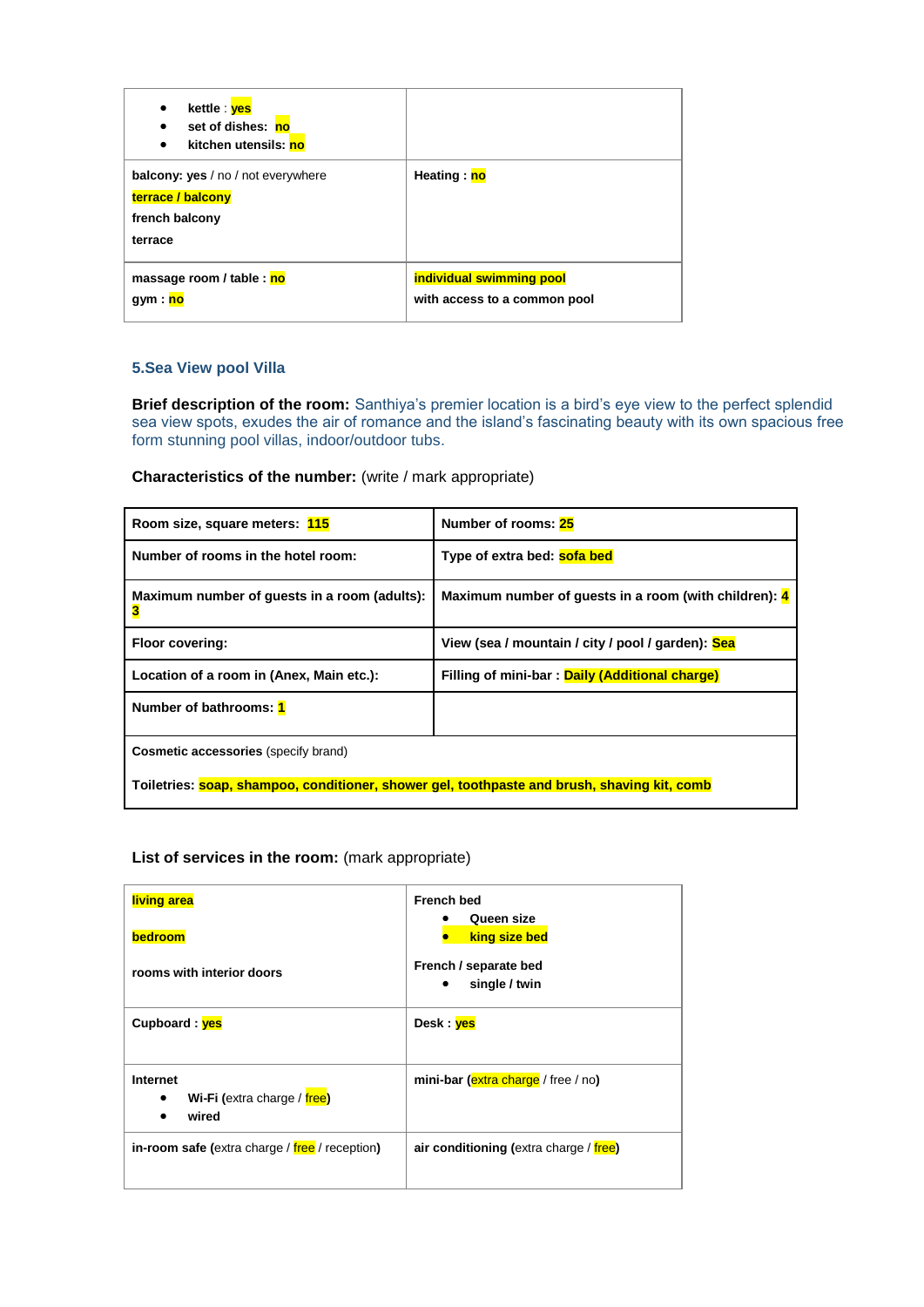| bath : <mark>yes</mark>                        | slippers: yes / no                                                                         |
|------------------------------------------------|--------------------------------------------------------------------------------------------|
| shower : yes                                   | bathrobe: yes / no                                                                         |
| bath / shower: no                              | towels: yes / no                                                                           |
| outdoor shower: yes                            | pillow menu: yes / no                                                                      |
| bath-jacuzzi : <mark>no</mark>                 |                                                                                            |
| sauna : no                                     |                                                                                            |
| hammam : no                                    |                                                                                            |
| jacuzzi : <mark>no</mark>                      |                                                                                            |
| bidet : no                                     |                                                                                            |
| toilet : ves                                   |                                                                                            |
| guest toilet : -                               |                                                                                            |
| hair dryer : yes                               | iron, ironing board<br>iron only<br>in the room<br>on request (extra charge / free)<br>n/a |
| TV                                             | <b>DVD Player</b>                                                                          |
| <b>Russian channels</b>                        | <b>CD player</b>                                                                           |
| Ukrainian channels                             | iPod system                                                                                |
|                                                | MP3 / radio / alarm clock                                                                  |
|                                                | phone                                                                                      |
|                                                | <b>Dock station</b>                                                                        |
|                                                |                                                                                            |
| kitchen / kitchen unit                         | set for coffee and tea                                                                     |
| Refrigerator: extra charge / free<br>$\bullet$ | only kettle                                                                                |
| cooker: no<br>٠                                | coffee machine                                                                             |
| microwave: no                                  |                                                                                            |
| dishwasher: no<br>toaster : no<br>$\bullet$    |                                                                                            |
| kettle : <mark>yes</mark><br>$\bullet$         |                                                                                            |
| set of dishes: no                              |                                                                                            |
| kitchen utensils: no                           |                                                                                            |
| balcony: yes / no / not everywhere             | Heating: no                                                                                |
| terrace / balcony                              |                                                                                            |
| french balcony                                 |                                                                                            |
| terrace                                        |                                                                                            |
|                                                |                                                                                            |
| massage room / table : no                      | individual swimming pool                                                                   |
| gym : <mark>no</mark>                          | with access to a common pool                                                               |
|                                                |                                                                                            |

### **6.Sea View pool Villa plus**

**Brief description of the room:** Spend quality time together with friends and loved ones in a beautifully designed and comfortable environment of its location either close to the beach front or on the cliff which also provides a panoramic sea view. Perfect enough for a relaxing, yet private paradise escape.

**Characteristics of the number:** (write / mark appropriate)

| Room size, square meters: 115      | Number of rooms: 6                                                                                   |
|------------------------------------|------------------------------------------------------------------------------------------------------|
| Number of rooms in the hotel room: | Type of extra bed: <b>sofa bed</b>                                                                   |
|                                    | Maximum number of guests in a room (adults):   Maximum number of guests in a room (with children): 4 |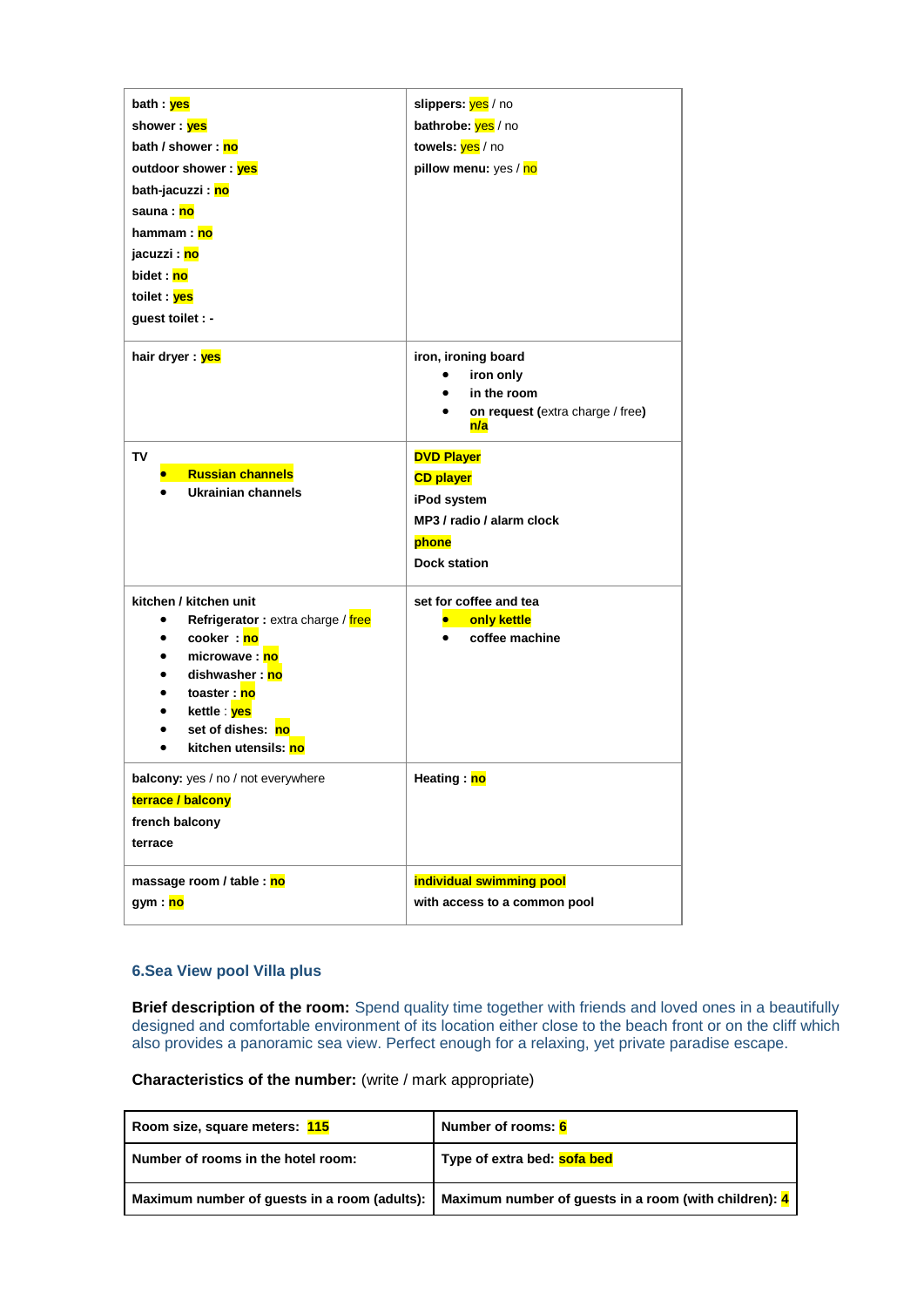| 3                                                                                           |                                                   |
|---------------------------------------------------------------------------------------------|---------------------------------------------------|
| Floor covering:                                                                             | View (sea / mountain / city / pool / garden): Sea |
| Location of a room in (Anex, Main etc.):                                                    | Filling of mini-bar: Daily (Additional charge)    |
| Number of bathrooms: 1                                                                      |                                                   |
| <b>Cosmetic accessories</b> (specify brand)                                                 |                                                   |
| Toiletries: soap, shampoo, conditioner, shower gel, toothpaste and brush, shaving kit, comb |                                                   |

| living area<br>bedroom                                                     | <b>French bed</b><br>Queen size<br>king size bed                                           |
|----------------------------------------------------------------------------|--------------------------------------------------------------------------------------------|
| rooms with interior doors                                                  | French / separate bed<br>single / twin                                                     |
| Cupboard: yes                                                              | Desk : <mark>yes</mark>                                                                    |
| Internet<br>Wi-Fi (extra charge / free)<br>$\bullet$<br>wired<br>$\bullet$ | mini-bar (extra charge / free / no)                                                        |
| in-room safe (extra charge / free / reception)                             | air conditioning (extra charge / free)                                                     |
| bath : <mark>yes</mark><br>shower : <mark>yes</mark>                       | slippers: <mark>yes</mark> / no<br>bathrobe: yes / no                                      |
| bath / shower : no                                                         | towels: yes / no                                                                           |
| outdoor shower: yes                                                        | pillow menu: yes / no                                                                      |
| bath-jacuzzi : <mark>no</mark>                                             |                                                                                            |
| sauna : no                                                                 |                                                                                            |
| hammam : no                                                                |                                                                                            |
| jacuzzi : <mark>no</mark>                                                  |                                                                                            |
| bidet : no                                                                 |                                                                                            |
| toilet : <mark>yes</mark>                                                  |                                                                                            |
| guest toilet : -                                                           |                                                                                            |
|                                                                            |                                                                                            |
| hair dryer : yes                                                           | iron, ironing board<br>iron only<br>in the room<br>on request (extra charge / free)<br>n/a |
| TV<br><b>Russian channels</b><br>Ukrainian channels                        | <b>DVD Player</b><br><b>CD player</b><br>iPod system                                       |
|                                                                            | MP3 / radio / alarm clock                                                                  |
|                                                                            | phone                                                                                      |
|                                                                            | <b>Dock station</b>                                                                        |
|                                                                            |                                                                                            |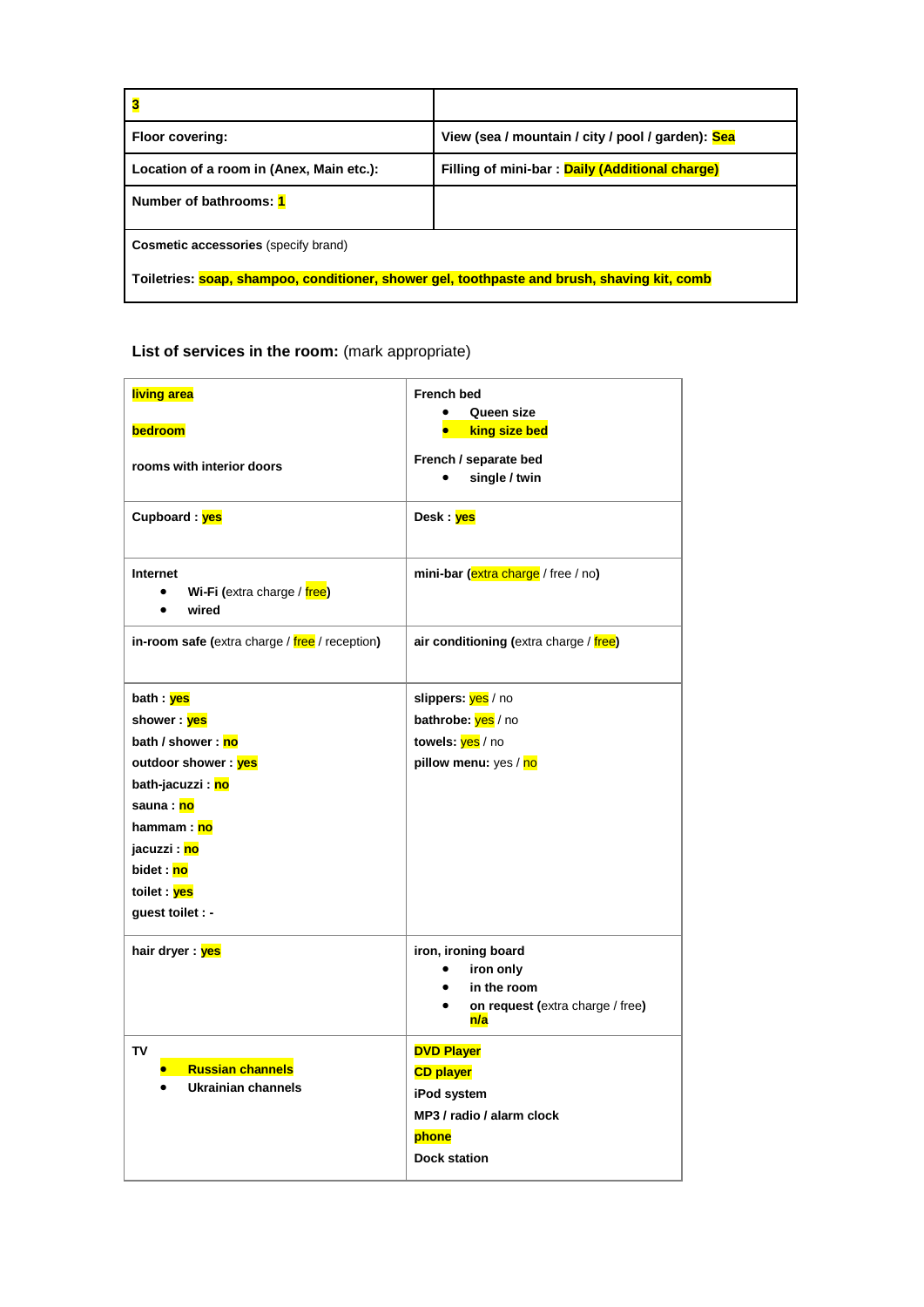| kitchen / kitchen unit<br>Refrigerator: extra charge / free<br>٠<br>cooker: no<br>$\bullet$<br>microwave: no<br>dishwasher: no<br>toaster: no<br>kettle ves<br>set of dishes: no<br>kitchen utensils: no | set for coffee and tea<br>only kettle<br>coffee machine  |
|----------------------------------------------------------------------------------------------------------------------------------------------------------------------------------------------------------|----------------------------------------------------------|
| <b>balcony:</b> yes / no / not everywhere<br>terrace / balcony<br>french balcony<br>terrace                                                                                                              | Heating: no                                              |
| massage room / table : no<br>gym : <mark>no</mark>                                                                                                                                                       | individual swimming pool<br>with access to a common pool |

## **7.Royal Grand Pool Villa.**

**Brief description of the room:** The ultimate villa experience with magnificent views and lavish infinity pool. This picture perfect paradise boasts the finest in Santhiya's unique and traditional design, along with a beautifully designed living room, a spacious comfortable two bedrooms and an open-air bathroom.

**Characteristics of the number:** (write / mark appropriate)

| Room size, square meters: 197                                                               | Number of rooms: 4                                                 |
|---------------------------------------------------------------------------------------------|--------------------------------------------------------------------|
| Number of rooms in the hotel room:                                                          | Type of extra bed: sofa bed                                        |
| Maximum number of guests in a room (adults):<br>6                                           | Maximum number of guests in a room (with children): $\frac{8}{10}$ |
| Floor covering: 2                                                                           | View (sea / mountain / city / pool / garden): Sea                  |
| Location of a room in (Anex, Main etc.):                                                    | Filling of mini-bar: Daily (Additional charge)                     |
| Number of bathrooms: 1                                                                      |                                                                    |
| <b>Cosmetic accessories (specify brand)</b>                                                 |                                                                    |
| Toiletries: soap, shampoo, conditioner, shower gel, toothpaste and brush, shaving kit, comb |                                                                    |

| living area               | <b>French bed</b><br>Queen size                     |
|---------------------------|-----------------------------------------------------|
| 2 bedrooms                | king size bed $+1$ twin bed                         |
| rooms with interior doors | French / separate bed<br>single / twin<br>$\bullet$ |
| Cupboard: yes             | Desk : yes                                          |
|                           |                                                     |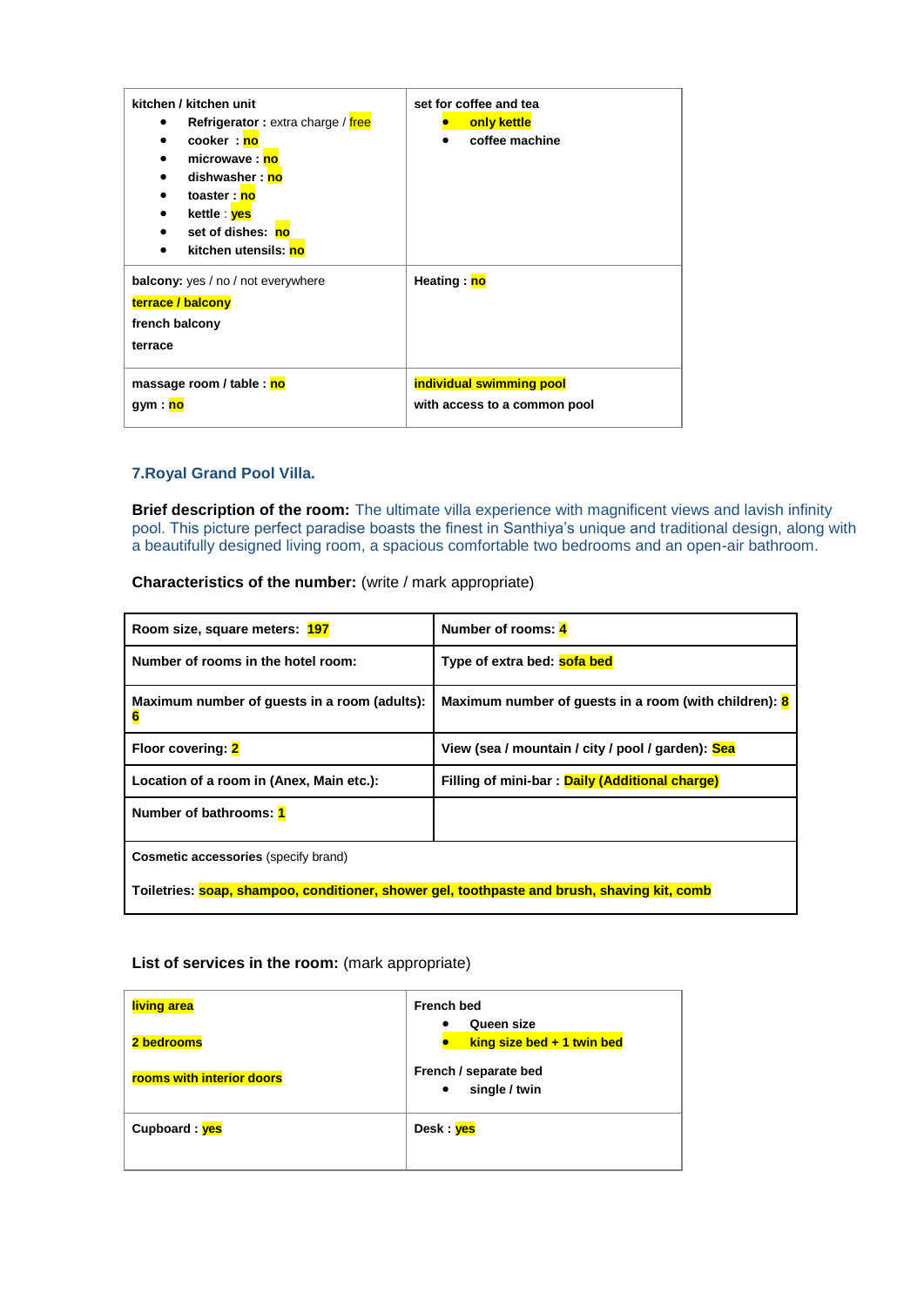| Internet<br>Wi-Fi (extra charge / free)<br>wired                                                                                                                                                                                        | mini-bar (extra charge / free / no)                                                                               |
|-----------------------------------------------------------------------------------------------------------------------------------------------------------------------------------------------------------------------------------------|-------------------------------------------------------------------------------------------------------------------|
| in-room safe (extra charge / free / reception)                                                                                                                                                                                          | air conditioning (extra charge / free)                                                                            |
| bath : <mark>yes</mark><br>shower : yes<br>bath / shower: no<br>outdoor shower: yes<br>bath-jacuzzi : <mark>no</mark><br>sauna : no<br>hammam : <mark>no</mark><br>jacuzzi : <mark>no</mark><br>bidet : no<br>toilet : <mark>yes</mark> | slippers: yes / no<br>bathrobe: yes / no<br>towels: yes / no<br>pillow menu: yes / no                             |
| guest toilet : -<br>hair dryer : yes                                                                                                                                                                                                    | iron, ironing board<br>iron only<br>in the room<br>on request (extra charge / free)<br>n/a                        |
|                                                                                                                                                                                                                                         |                                                                                                                   |
| TV<br><b>Russian channels</b><br><b>Ukrainian channels</b>                                                                                                                                                                              | <b>DVD Player</b><br><b>CD player</b><br>iPod system<br>MP3 / radio / alarm clock<br>phone<br><b>Dock station</b> |
| kitchen / kitchen unit<br>Refrigerator: extra charge / free<br>cooker: no<br>microwave: no<br>dishwasher : no<br>$\bullet$<br>toaster: no<br>kettle : <mark>yes</mark><br>set of dishes: no<br>kitchen utensils: no<br>$\bullet$        | set for coffee and tea<br>only kettle<br>coffee machine                                                           |
| balcony: yes / no / not everywhere<br>terrace / balcony<br>french balcony<br>terrace                                                                                                                                                    | Heating: no                                                                                                       |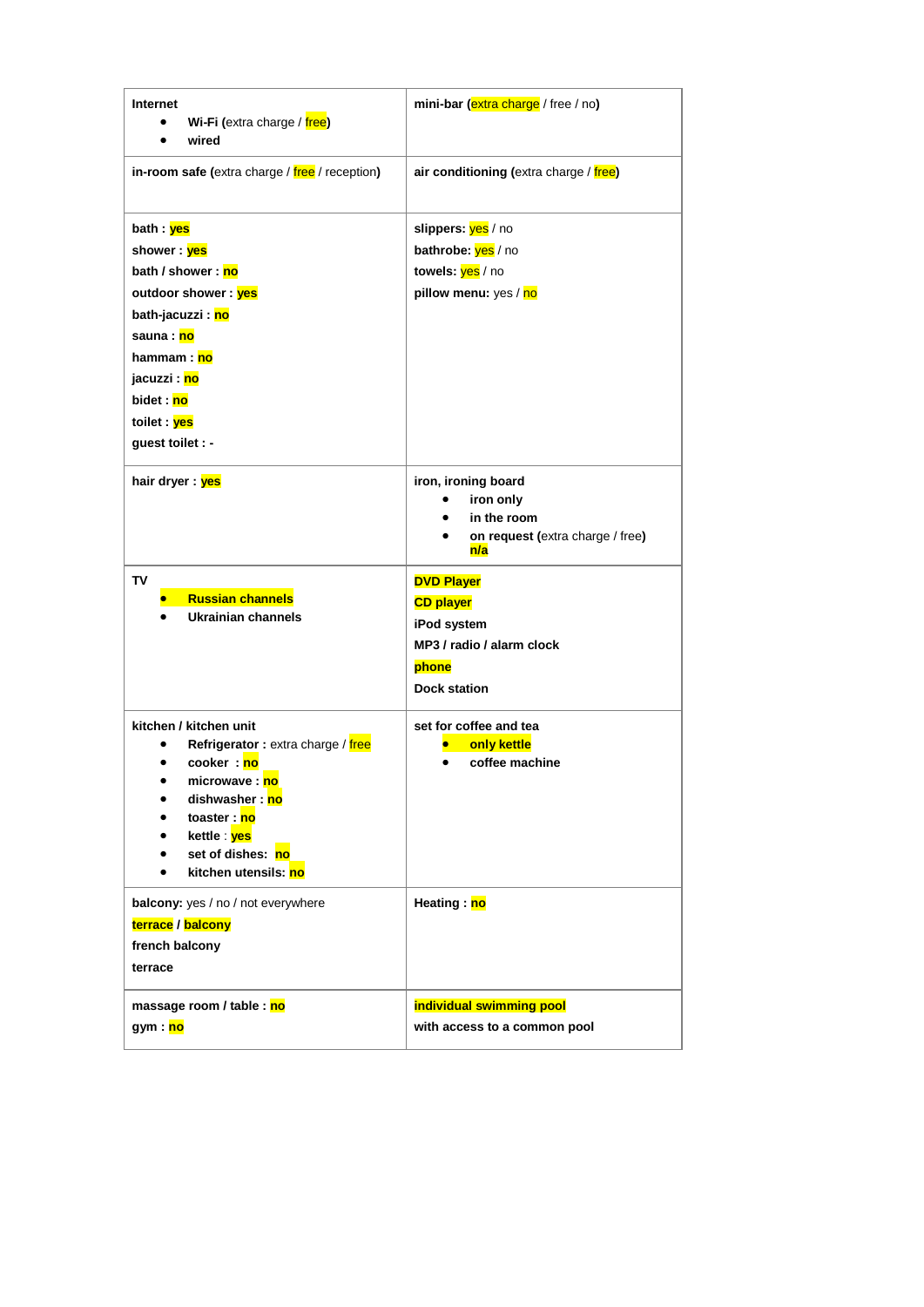## **BEACH:** (mark all that apply)

| type of the beach (private / municipal)                                                                                                                                                         | length of the beach (m)<br>width of the beach (m)                                                             |
|-------------------------------------------------------------------------------------------------------------------------------------------------------------------------------------------------|---------------------------------------------------------------------------------------------------------------|
| entrance to the sea pebbles / small pebbles / coarse pebbles / sand<br>and pebbles / sandy / coral / gently sloping / pier / pontoon / platform                                                 | type of beach area pebbles / small pebbles / coarse<br>pebbles / sand and pebbles / sandy / concrete platform |
| deck chairs (free / extra charge)<br>mattresses (free / deposit / extra charge)<br>beach towels (free / deposit / extra charge)<br>umbrellas (free / deposit / extra charge)<br>awning / canopy | pontoon: length of pontoon, m<br>pier: length of pier, m                                                      |
| bus to the beach                                                                                                                                                                                | bus to the beach, schedule                                                                                    |
| beach arbores / marquees / pavilions (free / extra charge)                                                                                                                                      | Flooring:                                                                                                     |
| bar on the beach (free / charge)                                                                                                                                                                | availability of ramps:                                                                                        |
| changing cabins<br>rescuer<br>security on the beach                                                                                                                                             | shower on the beach: yes<br>WC on the beach: no                                                               |

**Comments:**

# **SWIMMING POOL:** (mark all that apply)

| <b>Total number of pools (number) 3</b>                                                                            | <b>Children's pool</b> (heated / unheated / climate control)                                                                                                                |
|--------------------------------------------------------------------------------------------------------------------|-----------------------------------------------------------------------------------------------------------------------------------------------------------------------------|
|                                                                                                                    | Children's section in the pool                                                                                                                                              |
| <b>Indoor pool</b> (extra charge / free)<br><b>Indoor Heated Pool</b> (heated / <b>unheated</b> / climate control) | <b>Outdoor pool</b> (extra charge / free)<br><b>Outdoor heated pool</b> (heated / unheated / climate control)                                                               |
| Pool with sea water: no                                                                                            | Thermal pool                                                                                                                                                                |
| Waterslides: no<br>Waterslides for adults: no                                                                      | Jacuzzi in the open air: no                                                                                                                                                 |
| availability of ramps: no                                                                                          | deck chairs (free / extra charge)<br>mattresses (free / extra charge)<br>beach towels (free / deposit / extra charge)<br>umbrellas (free / extra charge)<br>awning / canopy |

**Comments:**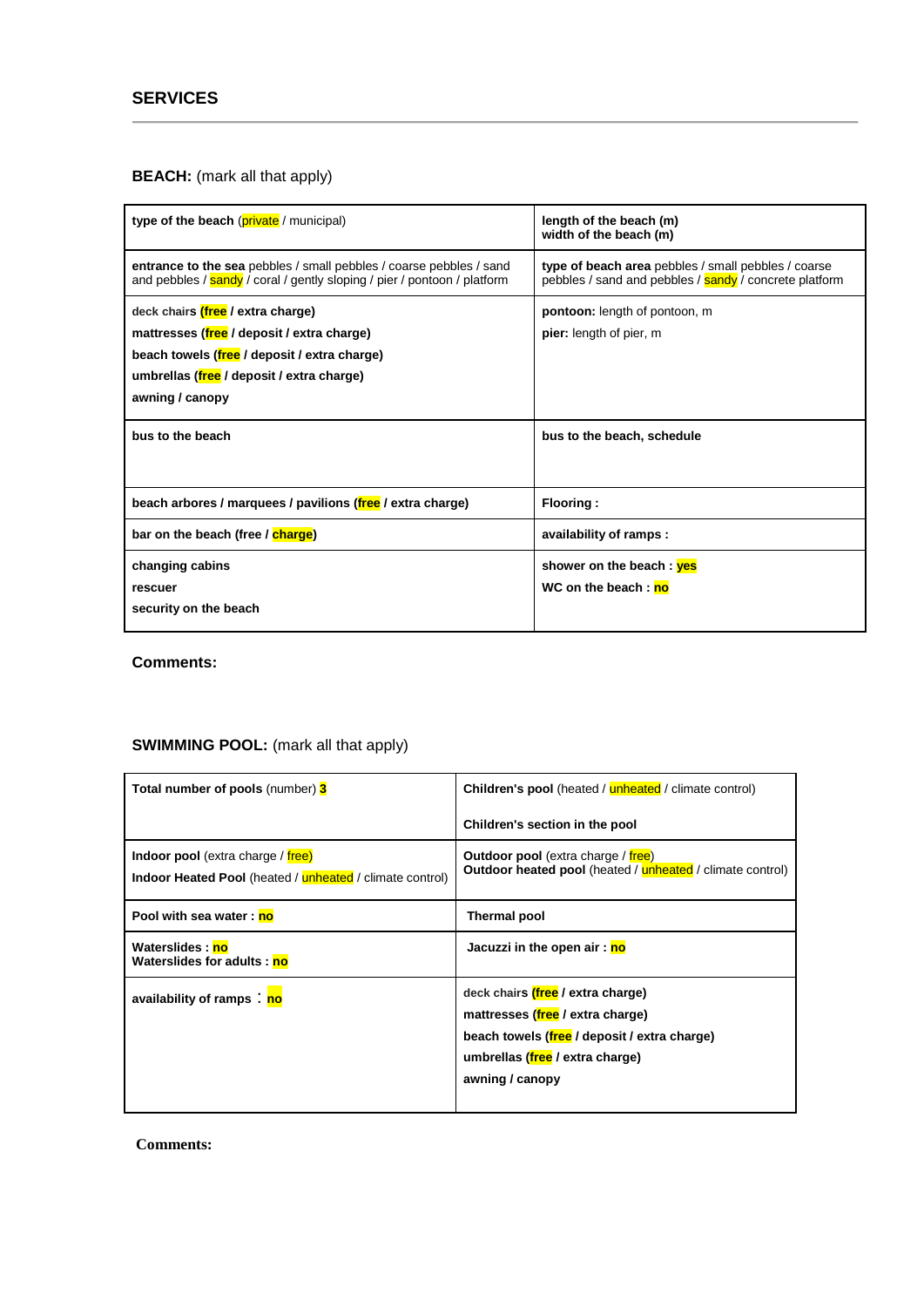**ENTERTAINMENT AND SPORTS:** (specify yes / no / extra charge / free)

| <b>Animation</b><br>active<br>soft<br>Evening programs / Shows: yes / free<br>Daytime sports and entertainment programs                                                                                                                                                                                                                                                                                                                                                                 | Bocce : no<br>Gymnastics : <mark>no</mark><br>Darts : <mark>no</mark><br>Yoga: yes<br>Aqua aerobics : no<br>Aerobics : no<br>Karaoke : <mark>no</mark><br>Archery : <mark>no</mark><br>Live music : no                                                                                                                                                                                     | Disco : <mark>n/a</mark><br><b>Opening Hours:</b>                                                                                                                                                            |
|-----------------------------------------------------------------------------------------------------------------------------------------------------------------------------------------------------------------------------------------------------------------------------------------------------------------------------------------------------------------------------------------------------------------------------------------------------------------------------------------|--------------------------------------------------------------------------------------------------------------------------------------------------------------------------------------------------------------------------------------------------------------------------------------------------------------------------------------------------------------------------------------------|--------------------------------------------------------------------------------------------------------------------------------------------------------------------------------------------------------------|
| <b>Water sports</b><br>Diving centre : no<br>$\bullet$<br>Wake boarding: no<br>$\bullet$<br>Water skiing: no<br>$\bullet$<br>Windsurfing: no<br>$\bullet$<br>Water bike: no<br>$\bullet$<br><b>Banana</b> : no<br>$\bullet$<br>Water polo: no<br>$\bullet$<br>Kayaking: yes/ Free<br>$\bullet$<br>Catamaran: no<br>$\bullet$<br>Kitesurfing: no<br>$\bullet$<br>Sailing: no<br>$\bullet$<br>Surfing: no<br>$\bullet$<br>Snorkelling : yes/ Free<br>$\bullet$<br>Paddle Board: yes/ Free | <b>Baseball Field</b><br>no<br><b>Basketball court</b><br>no<br>Volleyball court in the hotel<br>no<br>Volleyball court on the beach<br>Yes/free<br>Golf<br>no<br>Mini golf<br>no<br>Mini football<br>Yes/free<br><b>Football field</b><br>no<br>Squash<br><b>no</b><br>Gym<br>Yes / free<br>Tennis court : no<br>• coverage<br>• free<br>• extra charge<br>• equipment rent<br>• lighting | <b>Badminton</b><br>no<br><b>Billiards</b><br>no<br><b>Bowling</b><br>no<br><b>Computer games</b><br>no<br>Board games<br>no<br><b>Table soccer</b><br>no<br><b>Table tennis</b><br>no<br><b>Chess</b><br>no |
| Own ski school<br>no                                                                                                                                                                                                                                                                                                                                                                                                                                                                    | Pinball<br>no                                                                                                                                                                                                                                                                                                                                                                              | Parasailing<br>no                                                                                                                                                                                            |
| <b>Bicycle rental</b><br>Ski rental<br><b>Skating</b>                                                                                                                                                                                                                                                                                                                                                                                                                                   | Horseback riding<br><b>Hiking</b><br>Snowshoeing                                                                                                                                                                                                                                                                                                                                           | <b>Fishing</b>                                                                                                                                                                                               |

**Comments:**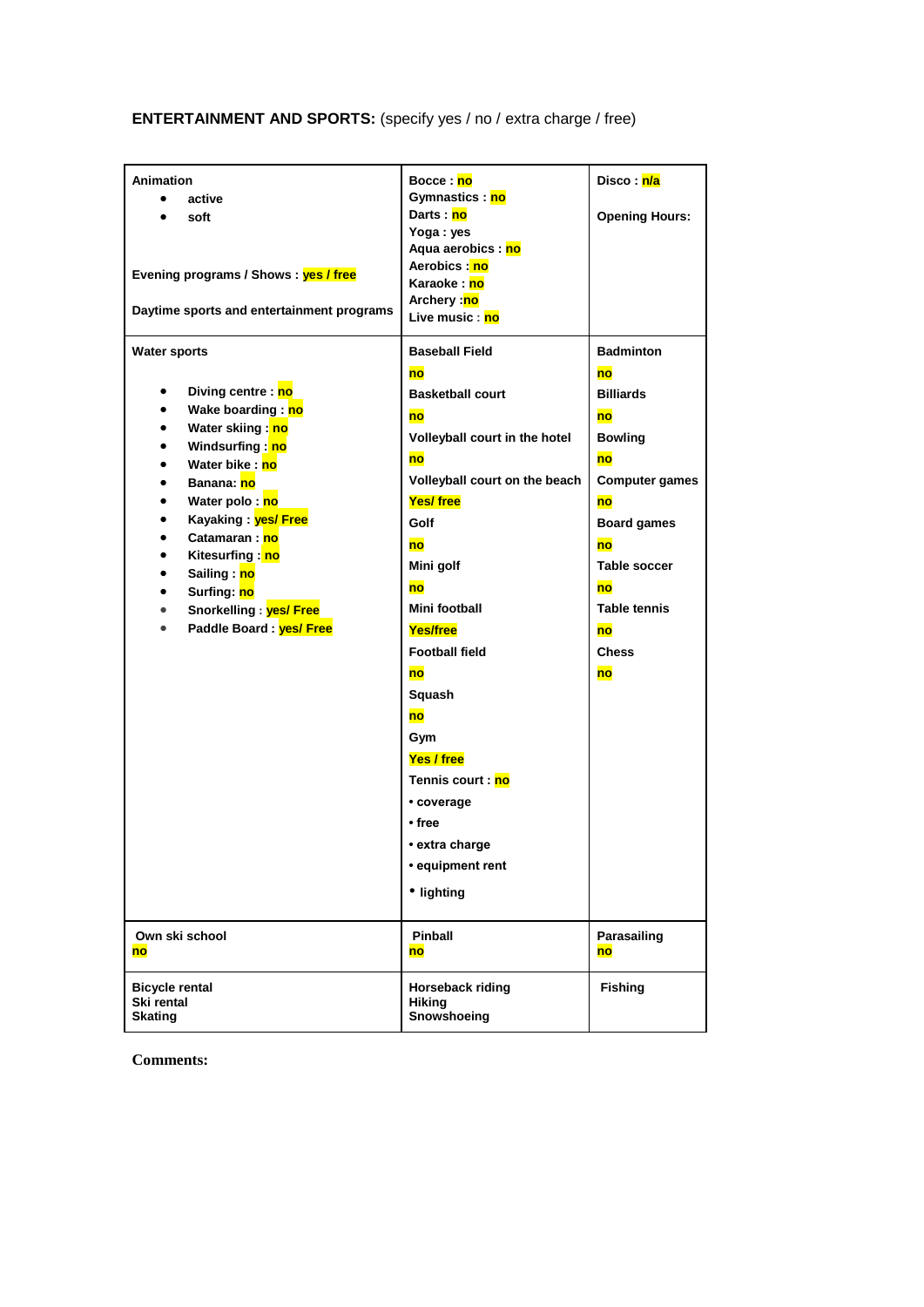**Board: (**mark that apply**)**

| System of meals (BB/HB/FB/AI/UAI/other)                                            |                                                                                                                                                                                                  |  |
|------------------------------------------------------------------------------------|--------------------------------------------------------------------------------------------------------------------------------------------------------------------------------------------------|--|
| main restaurant: 2<br>schedule of the main restaurant: 07:00 hrs-23:00hrs          | a la carte restaurant: (yes / no)                                                                                                                                                                |  |
| bars and cafes:<br>in the lobby<br>near the swimming pool<br>beach<br>snack<br>etc | gluten-free food: yes / no / on request<br>casein-free food: yes / no / on request<br>diet menu: yes / no / on request<br>vegetarian menu: yes / no / on request<br>children's menu / on request |  |
| Night soup / late dinner: yes extra charge                                         | Presence of imported and alcoholic beverages<br>Yes / extra charge                                                                                                                               |  |
| Juices / fresh (free / extra charge)                                               | Packaged juices : on request                                                                                                                                                                     |  |
| Room service 24 hrs.                                                               | Lunch boxes: on request                                                                                                                                                                          |  |

**Comments:**

# **SERVICES: (mark all that apply)**

| Wi-Fi (free / extra charge) | Wi-Fi in the lobby (free / extra charge) | <b>TV-Room</b> (free / extra charge) |
|-----------------------------|------------------------------------------|--------------------------------------|
| VIP-services : no           | Internet café : no                       | Cinema: no                           |
| Pharmacy: no                | car rental : (free / extra charge)       | wheelchair rental: n/a               |
| laptop rental : no          | banqueting hall : (free / extra charge)  | <b>ATM:</b> Outside hotel            |
| Butler: no                  | Library : no                             | business centre : no                 |
| bridge-salon: no            | wine cellar: yes                         | Reception working hours: 24 hrs.     |
| taxi call : no              | Garage: no                               | doctor (free / extra charge)         |
| luggage room: no            | room for storing skis : no               | drying room for ski equipment : no   |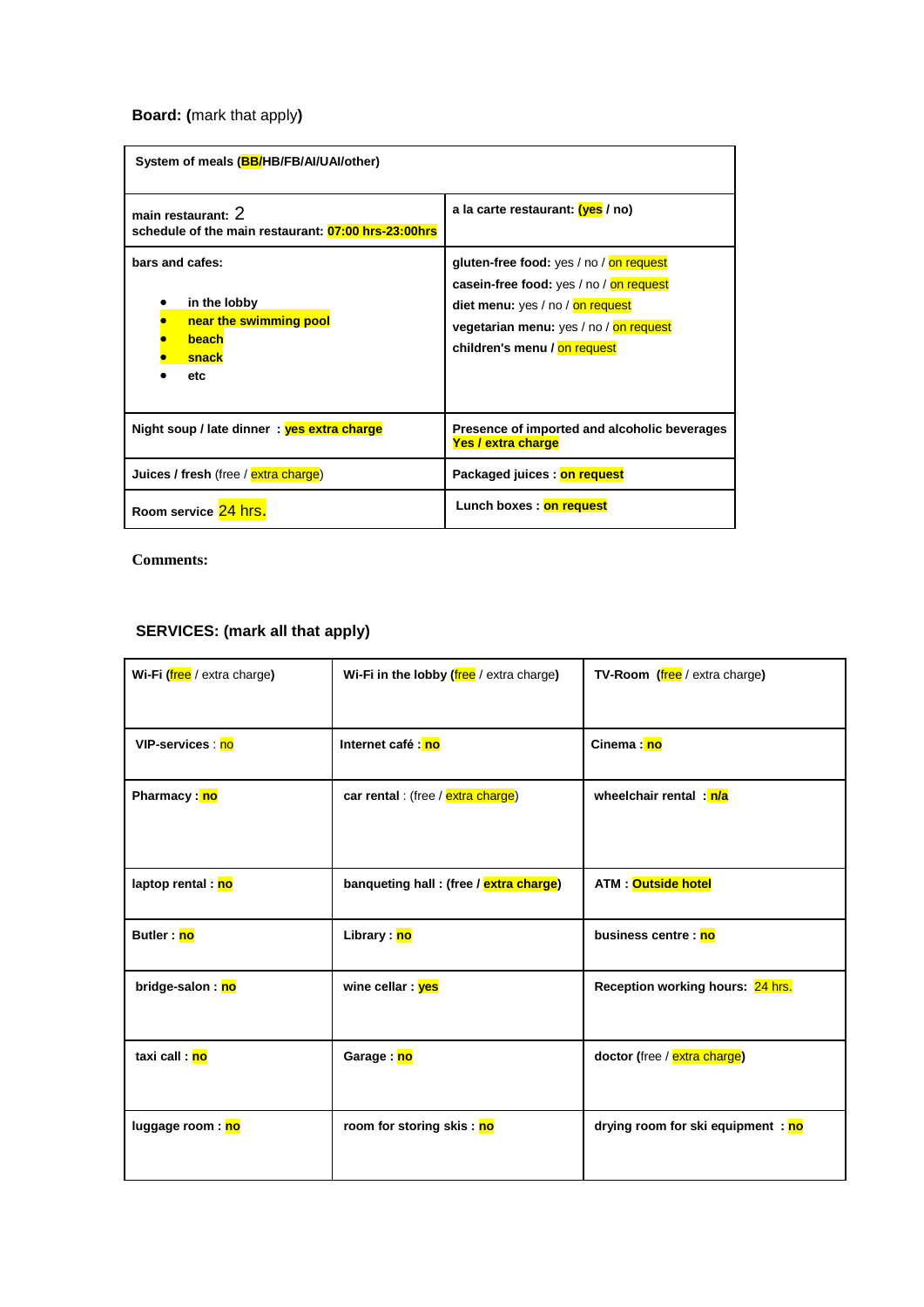| Concierge: yes                      | conference hall (free / extra charge)  | 24-hour security service : yes                        |
|-------------------------------------|----------------------------------------|-------------------------------------------------------|
| Elevator: no                        | Shops : yes                            | currency exchange: yes                                |
| payment by credit cards : yes       | Security <mark>: yes</mark>            | hairdressing salon: no                                |
| parking place (free / extra charge) | <b>Press</b>                           | unguarded parking: yes                                |
| laundry (free / extra charge)       | ticket selling                         | russian-speaking staff: no                            |
| safe (free / extra charge)          | safe at the reception : no             | sporting goods store : no                             |
| gift shop : yes                     | transport at the hotel: yes            | transport to the ski lift (free / extra charge)<br>no |
| wake-up service : yes               | ironing service : no                   | porter services                                       |
| dry cleaning (free / extra charge)  | chess                                  | shoeshine                                             |
| fax / copier / printer : no         | excursion programs : yes/ extra charge | dance hall: no                                        |

**Comments + conference hall:**

**CHILDREN:** (mark all that apply)

| children's club (description of the programs, opening hours) | mini-disco                    |
|--------------------------------------------------------------|-------------------------------|
| nursery                                                      |                               |
| animation                                                    |                               |
| animation language                                           |                               |
| antibacterial floor covering                                 |                               |
| video monitoring                                             |                               |
|                                                              |                               |
| swimming pool                                                | water slides / water park     |
| number: 2<br>under the awning / outdoor<br>٠                 | no                            |
| section in general<br>٠                                      | heated pool in the water park |
| heating / climate control<br>٠                               | no                            |
|                                                              |                               |